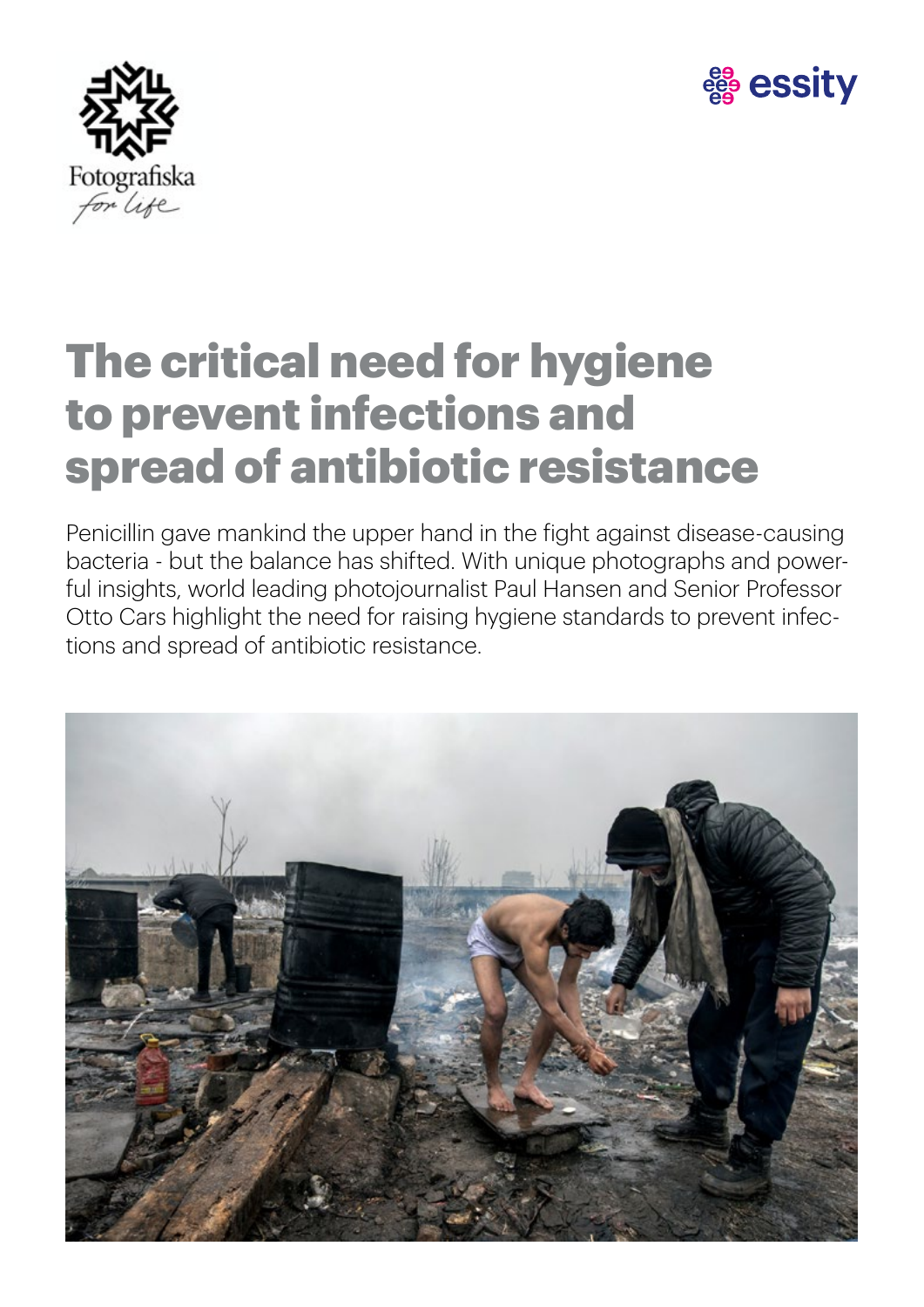The invention of penicillin enabled one of the greatest leaps forward of modern medicine. With a constant flow of new effective antibiotics, mankind was able to treat previously untreatable diseases and save millions of lives. However, an excessive use of antibiotics among humans as well as in animals combined with a shortage of truly new antibiotics entering the market has paved the way for multi-resistant bacteria. In 2014, the World Health Organization (WHO) declared antibiotic resistance a major global threat to public health, and warned we are heading toward a post-antibiotic era where common diseases, which have been easily remedied under the protective wings of antibiotics, once again will become life threatening.1 Only four years later, statistics indicate we are already there.

Today, at least 700,000 people globally die each year in drug resistant infections.<sup>2</sup> Unless global action is taken, this figure is predicted to rise to 10 million deaths by 2050 and cause a USD 100 trillion cumulative loss in global GDP.<sup>3</sup> To put the figure in context, there are currently 8.2 million deaths a year from cancer.

"Bacteria's ability to withstand antibiotics has grown dramatically in recent decades, and has caused several million deaths from infections that we have previously been able to cure. The problem is greatest in lowand middle income countries. In these countries, every three minutes a newborn child dies from infection, because the antibiotics available have not worked", says Otto Cars, Senior Professor of Infectious Diseases at Uppsala University and an expert in the UN's group on antimicrobial resistance.

#### Limiting resistance with hand hygiene

In order to preserve the life-saving antibiotics for current and future generations, we need to take immediate action on a global level. Antibiotic resistance is a complex and multifaceted issue that will require coordinated efforts from a plethora of stakeholders to tackle. For instance, the scientific community, authorities and companies around

#### Simple handwashing

with soap removes 90% of contaminants4

the world must work together on implementing new economic models to counteract over-consumption of existing antibiotics and stimulate development of truly new ones. However, each of us can also contribute to limiting the spread of resistance, simply by maintaining proper hand hygiene. Improving hand hygiene is one of the most important and cost-effective measures to reduce the spread of bacteria - whether resistant to antibiotics or not. And by preventing infections from occurring in the first place, the need for antibiotics can effectively be reduced.



Afghanistan. Today, water and sanitation are considered two distinct human rights with equal status. This is not the reality for the 700 million people living in urban areas without toilet.

In Afghanistan, four boys stand in what appears to be a trench. They fill their buckets - one after another - with muddy brown water.

Hand to Hand >

1. http://www.who.int/drugresistance/documents/surveillancereport/en/

- 2. https://amr-review.org/
- 3. https://amr-review.org/

4. Essity: Participation for Progress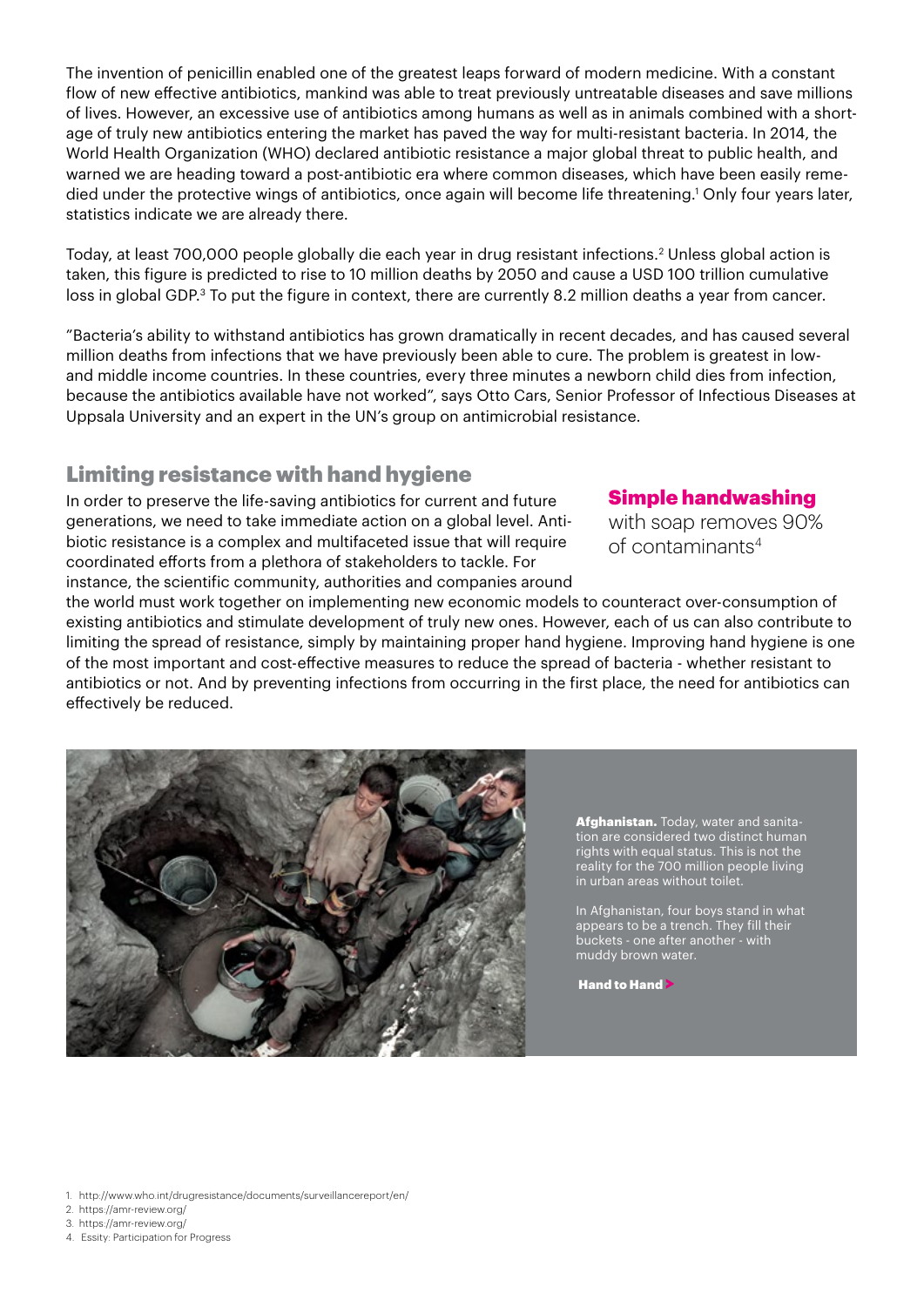The connection between improved hygiene and reduced usage of antibiotics has been demonstrated numerous times, in both developed and developing countries. A study by the Review on Antimicrobial Resistance found that almost 300 million cases of diarrhea treated with antibiotics in Brazil, Indonesia, India and Nigeria each year could be prevented through universal access to improved water and sanitation.<sup>5</sup> In another study, implementing accessible hygiene facilities and promoting better hand hygiene among preschoolers in a Swedish region with 1.7 million inhabitants led to 3,000 fewer prescriptions for antibiotics in only one year.6

#### Life expectancy is longer where there is better sanitation

Controlling for income, increasing sanitation in a country by 50% is correlated with more than 9 years of additional life expectancy. 10

Antibiotic resistance is also closely linked to healthcare-associated infections, as bacteria causing such infections are often resistant to at least one of the drugs most commonly used to treat them.7 Reducing healthcare-associated infections is thus an important measure against antibiotic resistance, and research has shown that up to 70% of healthcare-associated infections can be prevented<sup>8</sup> by improving hygiene standards in hospitals and hand hygiene compliance among healthcare workers.<sup>9</sup> However, actual adherence to proper hand hygiene is often alarmingly low, even in modern high-technological hospitals.

#### Highlighting the need for water and sanitation

Despite the vital role of hygiene in improving health and preventing antibiotic resistance, access to clean water and safe sanitation - necessities for hygiene - is still a luxury in many parts of the world. To highlight the alarming situation and spark a dialogue, Essity and Fotografiska invited world leading photojournalist Paul Hansen to organize the photo exhibition Hand to Hand. In a series of unique photographs and stories combined with powerful insights by Senior Professor Otto Cars, the exhibition highlights how lack of access to water and sanitation today further escalates existing inequalities around the world.



**Dhaka, Bangladesh.** The population of Dhaka is expected to grow to 20 million by 2020. The infrastructure is a ticking time bomb in terms of public health. Already today four million people are living in slums without access to clean water and toilets. Many are forced to use dirty well water or to buy from "water pirates" selling expensive bottled water.

Hand to Hand >

5. www.amr-review.org

- 6. Essity Essentials Report 2018/2019
- 7. P. Stone, 'Economic burden of healthcare-associated infections: an American perspective', Expert Review of Pharmacoeconomics & Outcomes Research, vol. 9, no. 5, 2009, pp. 417–422.
- 8. RD. Scott II, The direct medical costs of healthcare-associated infections in U.S. hospitals and the benefits of prevention. Centers for Disease Control and Prevention 2009

9. A. Stewardson, B. Allegranzi & D. Pittet, 'Dynamics of Hand Transmission', in D. Pittet, J. Boyce & B. Allegranzi ed., Hand Hygiene: A Handbook for Medical Professionals, Wiley-Blackwell, 2017, pp. 18-27; N. Graves, 'The Economic Impact of Improved Hand Hygiene', in D. Pittet, J. Boyce & B. Allegranzi ed., Hand Hygiene: A Handbook for Medical Professionals, Wiley-Blackwell, 2017, pp. 285-293.

10. http://www.amr-review.org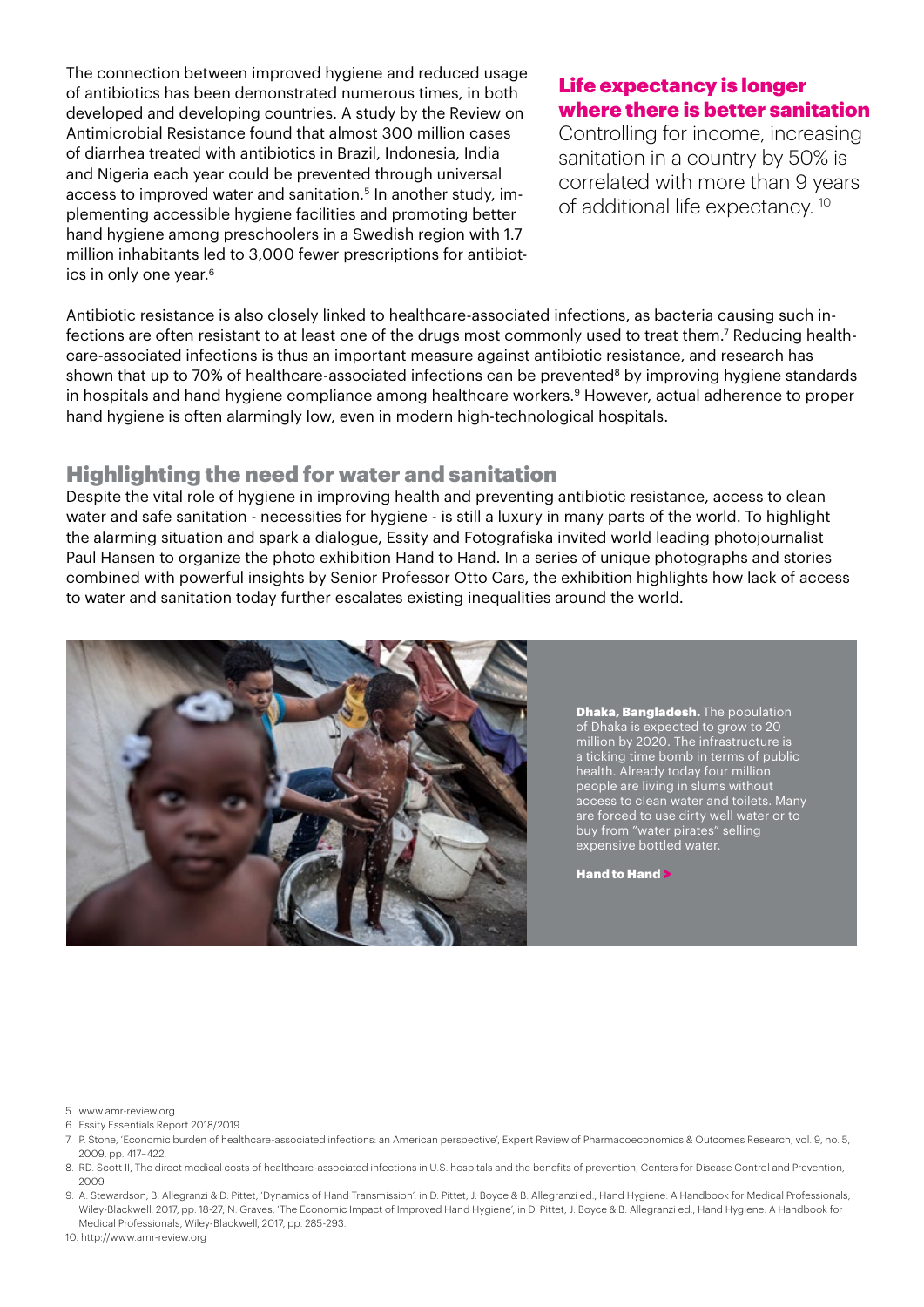"My profession takes me around the world, to places afflicted by humanitarian crises. Crises that are in need to be told and shown to the rest of the world. Sometimes because of war, but sometimes because people are lacking something as obvious as access to clean water and soap", says Paul Hansen.

He has himself experienced the desperate need for antibiotics. In fact, without penicillin Paul would not be alive today.

"I almost lost my life to Staphylococcus bacteria when I lived in New York, and the only reason I'm standing here today is because I was given penicillin. To me, this thing about multi-resistant bacteria is important on so many levels."

"The ability to take care of one's hygiene is not something that is a given for everyone. Something that for many is an unchallenged absolute is a luxury for others. But the thing that unifies us is that the access to soap and water can save lives – regardless of where you live", says Paul Hansen.



#### Explore the digital exhibition *Hand to Hand* exhibition here.